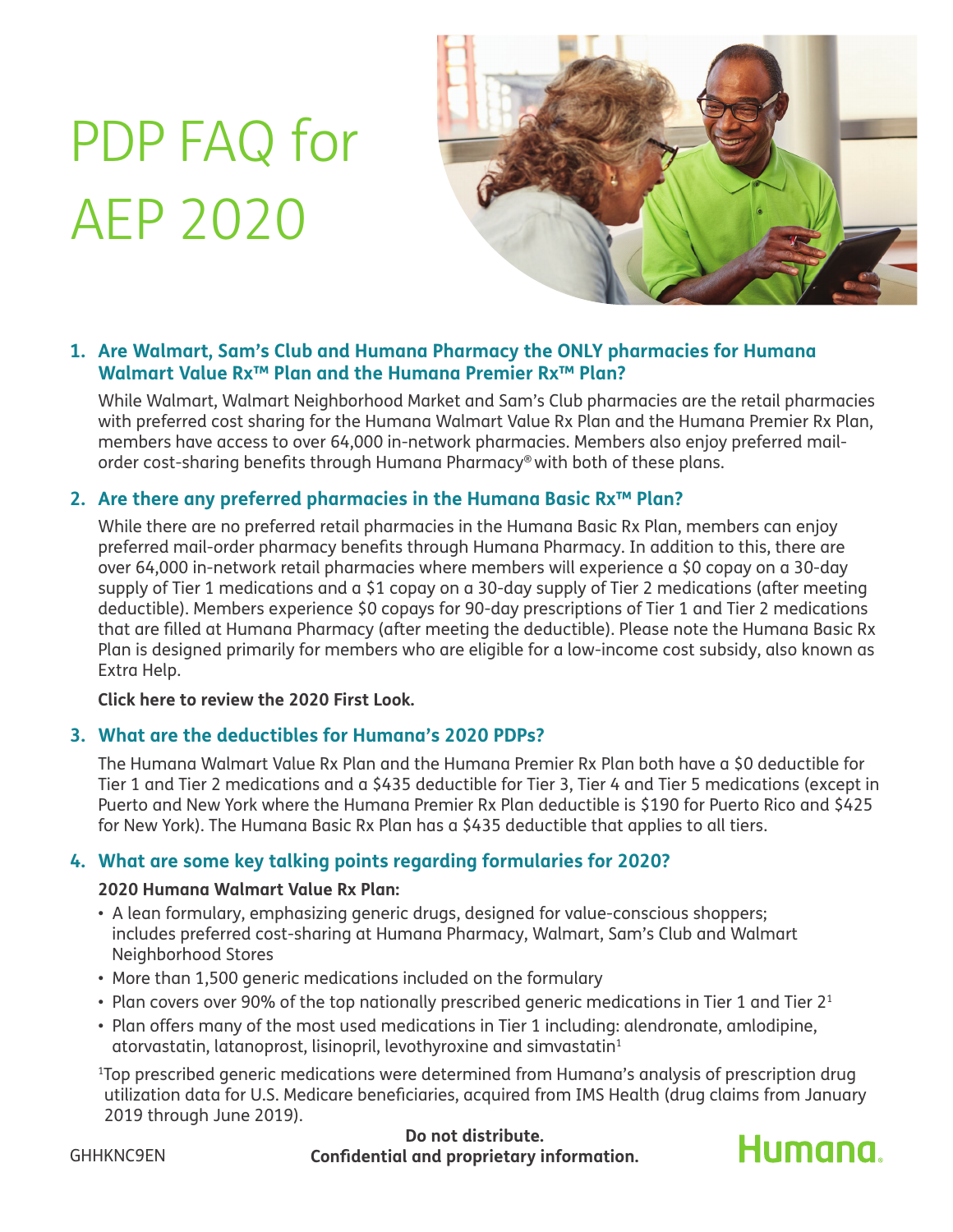#### **2020 Humana Premier Rx Plan:**

- Humana's most comprehensive formulary, compared to Humana's other 2020 PDPs, including brand and generic drugs
- Most comprehensive list of generic drugs are covered on Tier 1, compared to Humana's other PDPs
- Humana's richest benefit design, compared to Humana's other 2020 PDPs, with preferred costsharing at Humana Pharmacy, Walmart, Sam's Club and Walmart Neighborhood Stores.
- Coverage enhancement: sildenafil (generic Viagra) is covered at a \$4 copay (6 tablets per 30 days) at preferred retail pharmacies and \$0 copay at Humana Pharmacy

#### **5. How much does the 2020 Walmart Value Rx Plan formulary differ from the 2019 Walmart Plan?**

Differences between 2019 Humana Walmart Rx Plan and 2020 Humana Walmart Value Rx Plan:

- 2020 Humana Walmart Value Rx Plan has leaner brand drug coverage
- 2020 Humana Walmart Value Rx Plan has more common generic drugs covered on Tier 1 that were covered on Tier 2 on the 2019 Humana Walmart Rx Plan

#### **6. Are 2019 Humana PDP members automatically enrolled in a PDP offering for 2020?**

Yes. The 2019 Humana Walmart Rx Plan members and 2019 Humana Enhanced Rx Plan members will automatically be enrolled in the 2020 Humana Premier Rx Plan. The 2019 Humana Preferred Rx Plan members will see a name change to their plan; it will be called the 2020 Humana Basic Rx Plan. Members will be automatically enrolled in this plan as well.

# **7. Will agents need a full application to move clients from a 2019 PDP to a new 2020 PDP?**

Yes. **[Click here to view the AOR Protection Pledge.](http://apps.humana.com/marketing/documents.asp?file=3771157)**

#### **8. Will I lose my clients if they talk to Humana and are talked into switching their PDPs over the phone?**

AOR protection applies when current PDP members change to a 2020 PDP through Humana's telesales, **[Humana.com](http://Humana.com)** or **[www.CMS.gov](http://www.CMS.gov)**. AOR protection does not apply if the current PDP member chooses a 2020 MA/MAPD plan and enrolls through Humana's telesales, **[Humana.com](http://Humana.com)** or **[www.CMS.gov](http://www.CMS.gov)**. Agents should assist members with PDP-to-MA/MAPD plan enrollments. We encourage agents to review all options with their clients to find the best plan for each member.

**[Click here to view the AOR Protection Pledge.](http://apps.humana.com/marketing/documents.asp?file=3771157)**

# **9. Will the recording for the VAT calls give members the agent of record's name and contact information?**

VAT calls (which will ONLY go to 2019 Walmart members who are being mapped into the 2020 Humana Premier Rx Plan) do not give the AOR's name. All members will receive a VAT call to contact their local sales agent should they have questions. Humana also offers a direct transfer to Humana Customer Care (comparison of 2019 to 2020 benefits) or DMS (other Humana medical plan options) should immediate help be required.

#### **10. Will AOR be retained with the new plan because of mapping from 2019 to 2020 PDPs?**

Yes. The AOR for the 2019 PDP will be the same when the member remains in the 2020 PDP that they are mapped to. See question 8 for the AOR Protection Pledge.

**Do not distribute.** GHHKNC9EN **Confidential and proprietary information.**

Humana.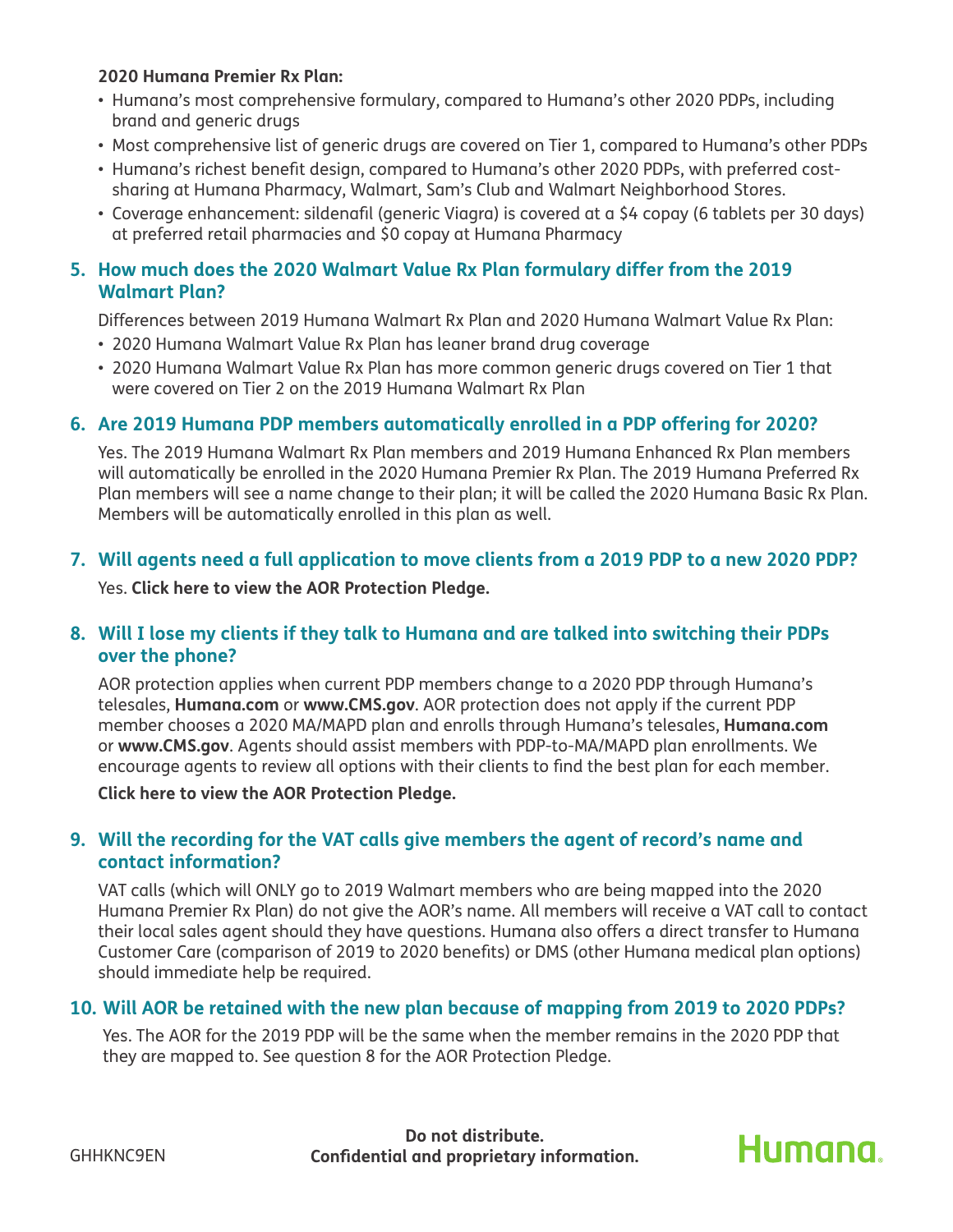#### **11. Why are the 2019 Legacy Walmart Plan members not mapped to the 2020 Humana Walmart Value Rx Plan?**

In order to provide existing members with the similar level of coverage and benefits, they were mapped to the Humana Premier Rx Plan for 2020. If, after looking over the benefits for the 2020 offerings, the member feels any other plan is a better fit, they can enroll in that plan, but they are not automatically moved into it.

#### **12. Is Humana paying commissions on all three PDPs?**

Partner agents should refer to Producer Partnership Plan for commission information. Career agents refer to Compensation Plans for details. **[Click here to view the Producer Partnership Plan.](http://apps.humana.com/marketing/documents.asp?file=2134184 )** 

#### **13. When are PDP printed materials available to order?**

PDP printed sales materials will be available on Tuesday, October 1.

#### **14. Where can I access the PDP webinar?**

Please view the webinar on our Ignite site at **[www.IgnitewithHumana.com](http://www.IgnitewithHumana.com)**. At this site, you can view other agent education resources, such as podcasts and testimonials.

# **Humana**